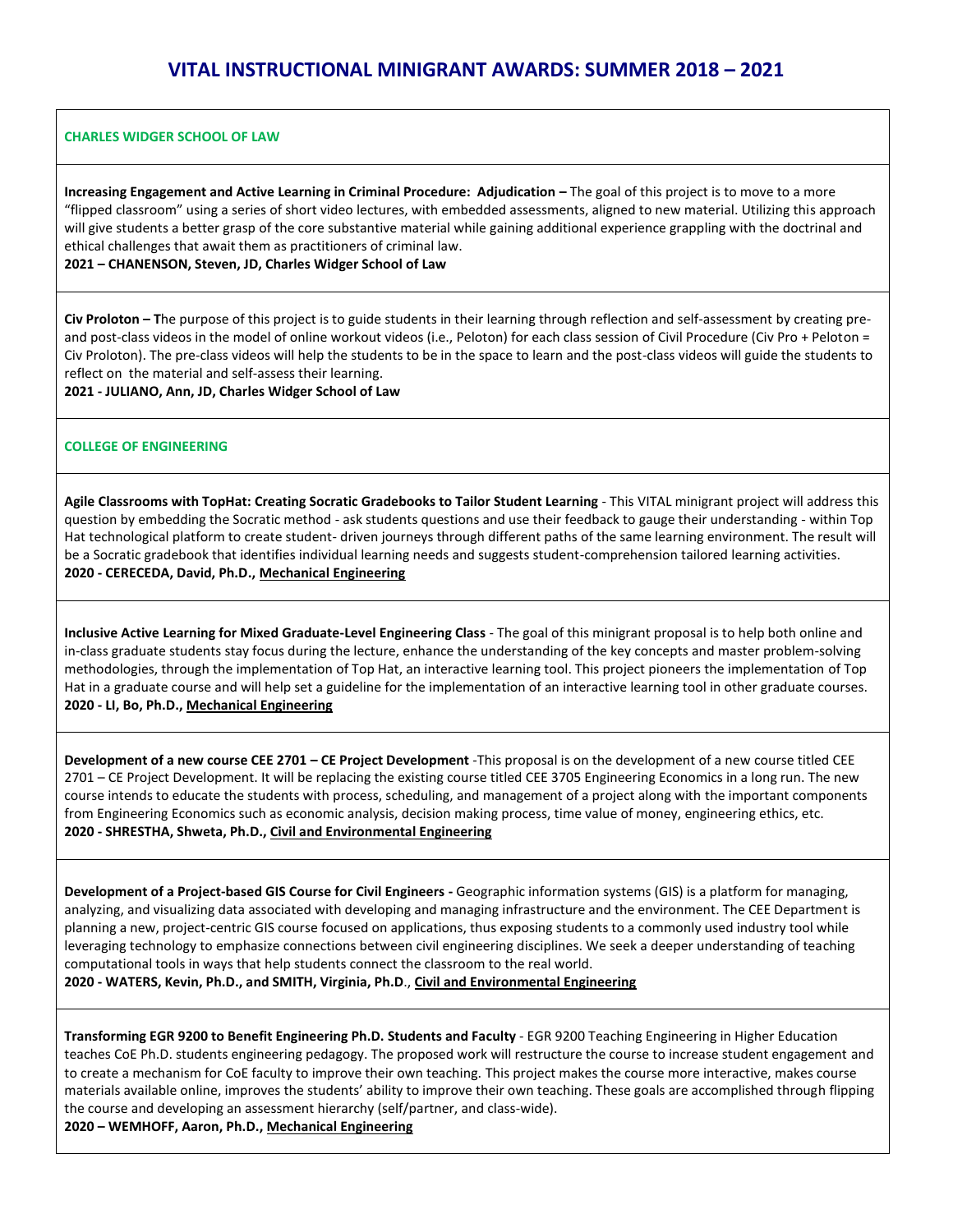**Incorporating Visual Minteq Software in Water and Wastewater Treatment Course - The motivation of this project is to help students** tackle overly abstract chemistry concepts in CEE 3321 by integrating hands-on learning tools in the classroom to complement traditional lecture materials. The overall goal is to advance students' technical excellence, facilitate students' deep conceptual understanding of the rational basis for the design, interpretation, implementation, and control of physiochemical process for water control, and help students' bridge the gap between theory and practice in CEE 3321 **2020 – XU, Wenqing, Ph.D., Civil and Environmental Engineering**

**Foundation Design: Increased Problem Solving through Inverting the Classroom -** This proposal will apply the inverted classroom approach to many of the topics in CEE 4801 – Foundation Design, a senior technical elective currently offered each fall semester in the Civil and Environmental Engineering department. The inverted classroom will enable more time in class for students to work on real world example problems allowing students to enhance their problem solving and critical thinking. **2019 – HUBLER, Jonathan, Ph.D., Civil and Environmental Engineering**

**A Project-Based Learning Approach to Practical Modeling of Dynamic Systems -** The modeling and simulation of dynamic systems can be an extremely valuable skillset for engineers. However, students often struggle with developing these skills as they require computational knowledge and often classroom examples are quite different from real-world scenarios. This proposal aims to develop course content to help students build these skills in a project-based learning environment to foster critical thinking and afford students the opportunity to take ownership of how they analyze a system.

**2019 – KOLLER, Jeffrey, Ph.D., Mechanical Engineering**

**Introducing Engineering Design in Freshman Mechanical Engineering Course with Active and Project-Based Learning -** The goal of this project is to enhance the Freshman Mechanical engineering course with active and project-based learning, to better equip students with transferrable technical and soft skills. The course will be transformed to teach and apply Engineering Design, SolidWorks and MATLAB. The activities will be curated to foster creative thinking, problem-solving, collaboration, communication and self-regulated learning skills that are critical for students' academic success.

**2019 – SETH, Deeksha, Ph.D., Mechanical Engineering**

# **COLLEGE OF LIBERAL ARTS AND SCIENCES - LIBERAL ARTS**

**In Depth Instruction of EEG in Cognitive Neuroscience (CBN4100): A Course Revamping** – The goal of this project is to enable students to attain a degree of mastery at the end of the course that would be objectively assessed, by focusing on one technique (electroencephalography, EEG) in the laboratory portion of the course, rather than spending a short time on each cognitive neuroscience methodology. Students would take a hands-on approach to the research process, gaining invaluable experience. **2021 – DRUMMEY, Anna, Ph.D., Psychological & Brain Sciences**

**An Inquiry-based Approach Using Sets, Number Theory and Combinatorics –** This proposal aims to apply an inquiry-based approach to teaching Foundation of Math I, a transition course in the curriculum that marks a shift away from the computational to the theoretical, with emphasis on proof writing. The approach will be deployed using a workbook containing definitions and problems from topics in set theory, number theory, and combinatorics. Classes centered on student presentations will rigorously train students in problem-solving, proof writing, and clear communication of mathematical ideas.

**2021 – KAMAT, Vikram, Ph.D., Mathematics & Statistics**

**Creating a Database of Modules for Alignment of Lab and Lecture in General Chemistry –** The goal of this project is to create a database of modules that will explicitly correlate the General Chemistry I and General Chemistry I Laboratory courses that are taught to approximately 700 students each Fall semester. The desired impact is to improve student outcomes in both courses. **2021 – KATZ LINKMEYER, Stephanie, Ph.D., Chemistry**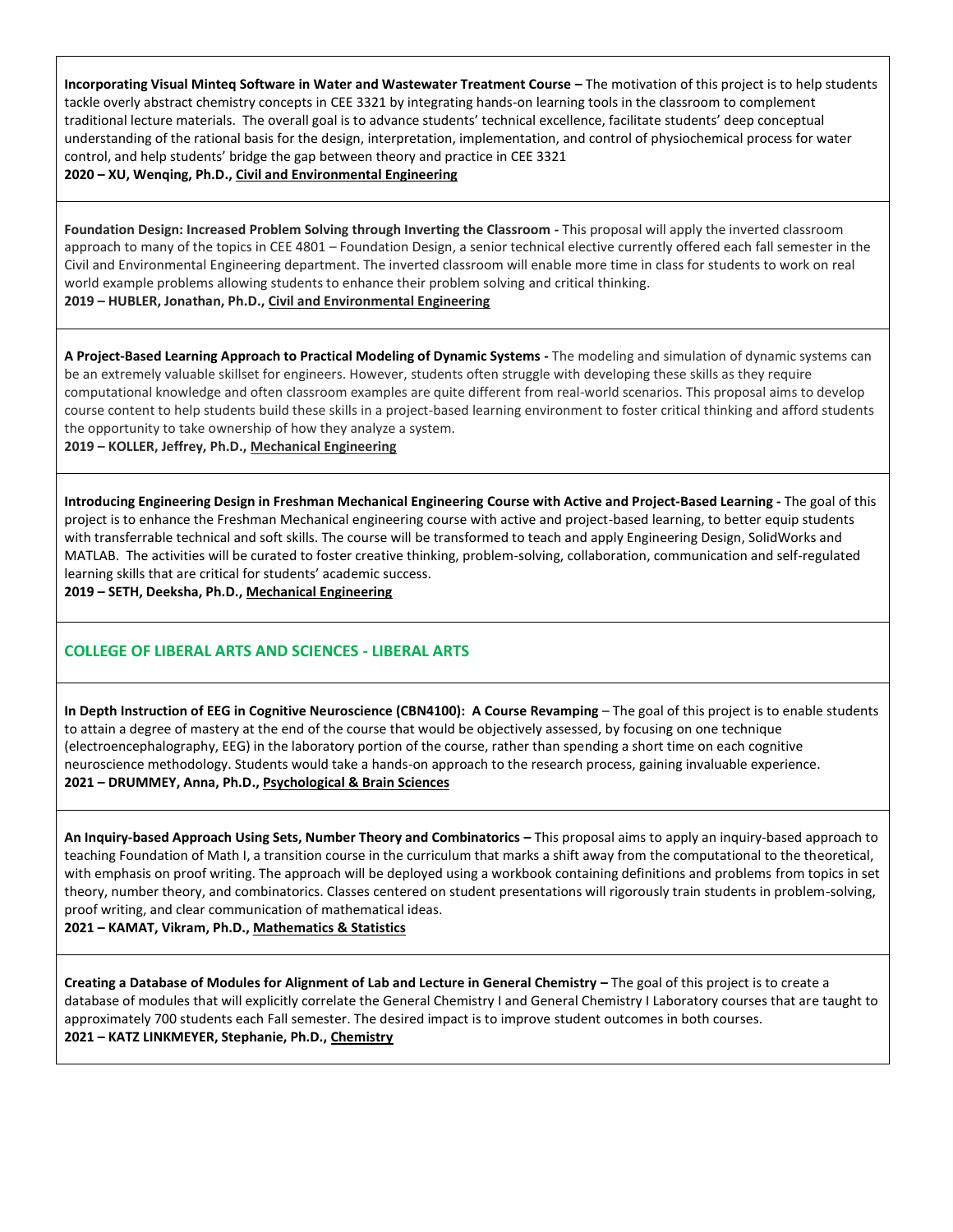**Learning Centered Approach in Graduate Instruction of Spatial Techniques** – This project aims to redesign portions of the graduate class, GEV 7041 GIS for Environmental Systems in order to align instruction and assessment for different levels of learning – theory, application, and practice. A modified scaffolding approach to learning of theory and practice based on flipped class model and a mastery approach to assessment will be utilized, as will units that are sequenced and that apply an iterative affirmative assessment to the learning of theory.

#### 2**021 – KREMER, Peleg, Ph.D., Geography & the Environment**

**Compiling and Creating Student-Centered Online Materials and Resources for Heritage Learners of Spanish** – The main goal of this project is to create and compile affordable, engaging, and interactive online materials and resources for Heritage Language Learners (HLLs) of Spanish. The materials will serve to enhance HLL student learning of their own language, promote language maintenance, and foster diversity and inclusion in our institution.

**2021 – LENARDON, Maria, Ph.D., Romance Languages & Literatures**

**Honors - Shaping a Life Initiative** – The purpose of this project is to take the three distinct "Shaping" courses and develop them into a cohesive learning community. This will be done by linking the courses, creating extracurricular activities, and engaging with program alumni. Students will find further development through per and alumni mentorship in addition to increased cohesive engagement. **2021 – MORELAND, Anna, PhD., and HIDORE, Kimberly, Ph.D., Honors**

**Flipped Learning in a Clinical Assessment in Counseling Course** – The aim of this project is to apply the use of flipped learning in the teaching of clinical assessment knowledge and skills in CHR 8855 Assessment and Appraisal in Counseling using educational videos viewed outside of class. Removing lecture from face-to-face class time will free up time for the use of authentic and experiential learning activities that facilitate student exploration and application of course concepts in real-world clinical practice. **2021 – WAHESH, Edward, Ph.D., Education & Counseling**

**Design and Implementation of a General Biology Peer Mentoring Program** – The goal of this project is to create a peer mentoring program that will complement the gateway General Biology course sequences and provide a space for students to collaborate with peers to review course content and engage in active learning. Peer mentoring will ideally improve course retention, increase student success in the course, and expand the diversity of graduates found within the major. Peer mentors will be trained in leadership and pedagogy.

**2021 – WINTERTON, Christina, Ph.D., and CHAPMAN, Samantha, Ph.D., Biology**

**Increasing Social Presence and Student Engagement in Online Cultural Courses -** This project seeks to enhance social presence and student engagement in two online cultural courses. This project will introduce interactive discussion tools that will make asynchronous discussions more engaging and motivate students to support one another in an active learning community. I plan to invite guest speakers to my live Zoom sessions and integrate their presentations into the course curriculum so that students establish connections between the course material and local and global communities.

**2020 - GONZALEZ, Jill, Ph.D., - Romance Languages and Literatures**

**Development of a Chemistry Laboratory Safety Course -** Laboratory safety is a fundamental part of the scientific experience. Introducing laboratory safety as a cultural responsibility invokes leadership in students. Safety taught through traditional lectures, case studies, guest speakers and student innovation creates a unique opportunity for students to understand and appreciate why a culture of safety is an important aspect of their scientific training, giving students the tools they need to be successful in future careers in science, medicine or other professions.

**2020 – MINBIOLE, Kevin, Ph.D., and KURCHAN, Eydiejo, Ph.D., - Chemistry**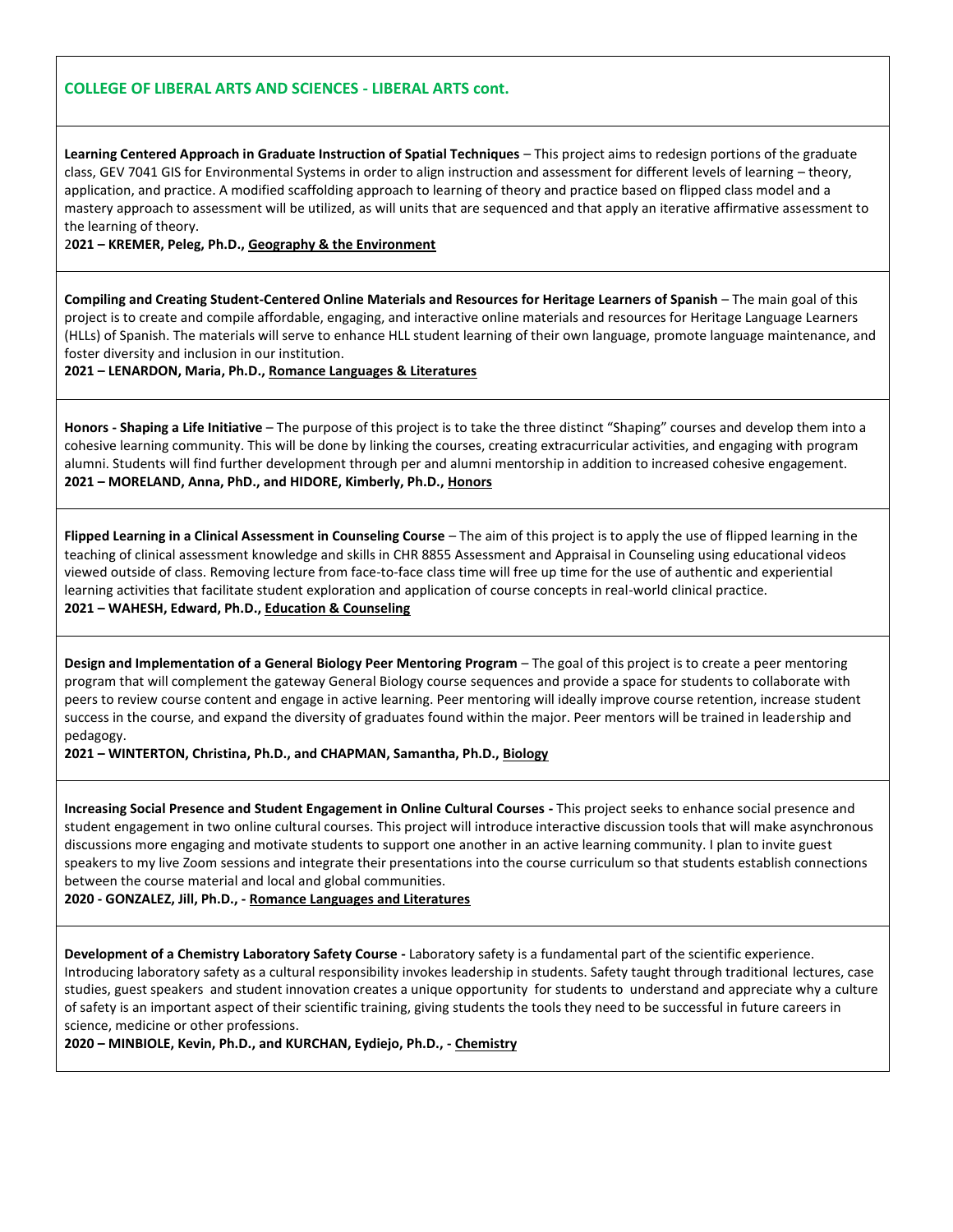**Abnormal Psychology: A Flipped Lecture with Case Study Approach -** The aim of this project is to develop a flipped lecture plus case study approach to teaching Abnormal Psychology. A set of instructional videos will be developed for out-of-class viewing. Class time will be devoted to applying video content to first- and third-person case studies. This approach seeks to enhance student learning and engagement, emphasize contextual and socio-cultural issues surrounding mental health, reduce mental health stigma, and promote collaborative, team-based work in the classroom.

**2020 – PANTESCO, Elizabeth, Ph.D., - Psychological and Brain Sciences**

**Inclusive Teaching for Graduate Courses in Philosophy -** This proposal seeks to provide the graduate philosophy community with the opportunity to reflect on issues of diversity through a series of three workshops that focus on nurturing inclusive graduate seminars, curating inclusive graduate course material and effective mentoring. Participants will be able to better understand accessibility in graduate education, identify best practices of content selection and delivery method for our discipline and set the common basis for successful mentoring for philosophy graduate students.

[Scholz, S. \(2022\). Graduate Seminars and the Climate Problem in Philosophy.](https://www1.villanova.edu/content/dam/villanova/vital/vitalminigrants/sscholzteachphil_2022_0999_5_6_172.pdf) *Teaching Philosophy*. Advance online publication. https://doi.org/10.5840/teachphil202256172.

**2020 - SCHOLZ, Sally, Ph.D., and POPA, Delia, Ph.D., - Philosophy**

**Statistical Genetics: A Primary Literature Approach -** This proposal is for the creation of a new graduate-level course at Villanova University, titled Statistical Genetics. This course will be driven by primary research literature in statistical genetics, in which students will be tasked with the responsibility of leading discussions on journal articles and recreating analyses therein. The goals are to equip students with the tools required to perform modern cutting-edge research in statistical genetics, and to increase student interest in research.

**2019 - CHI, Peter, Ph.D., Mathematics and Statistics**

**An Introduction to Linear Algebra through Applications for Science, Technology, Engineering, and Big Data -** This new course will explore one of the most widely applicable areas of mathematics: linear algebra and matrix theory. By focusing on modern applications, students in science, technology, engineering, and data science will experience the power of linear algebra as a valuable analytical framework. Wewill combine lecture, group assignments, and projects. This course represents a new approach to the teaching and learning of linear algebra for my department.

**2019 - FEEMAN, Timothy, Ph.D., Mathematics and Statistics**

**Exploring Student Responsiveness to Pace-Based Learning in Advanced Environmental Science Laboratory Course**

The goal of this project is to create a series of place-based learning exercises for a new advanced Environmental Science lab course to be offered in spring 2020, open to upper-level undergraduate and graduate students. Two half-semester long exercises will vary both in the level of student involvement in experimental design and connectivity to community stakeholders. This will mark the first time I have used these exercises to fulfill the laboratory requirements of a course.

**2019 - GOLDSMITH, Steven, Ph.D., Geography and the Environment**

**Object Based Curriculum Laboratory Planning for MSE Polymers -** The goal of this project is to commit dedicated time in the laboratory to develop a lab manual and experimental techniques appropriate for non-science major undergraduates to relate to Polymers as a topic relevant to their lives. The desired impact is to ensure that students can clearly see the connection between what they are doing in the laboratory and what they encounter with everyday polymers while becoming connected to the major concepts of Polymer Science.

**2019 – GURON, Marta, Ph.D., Chemistry**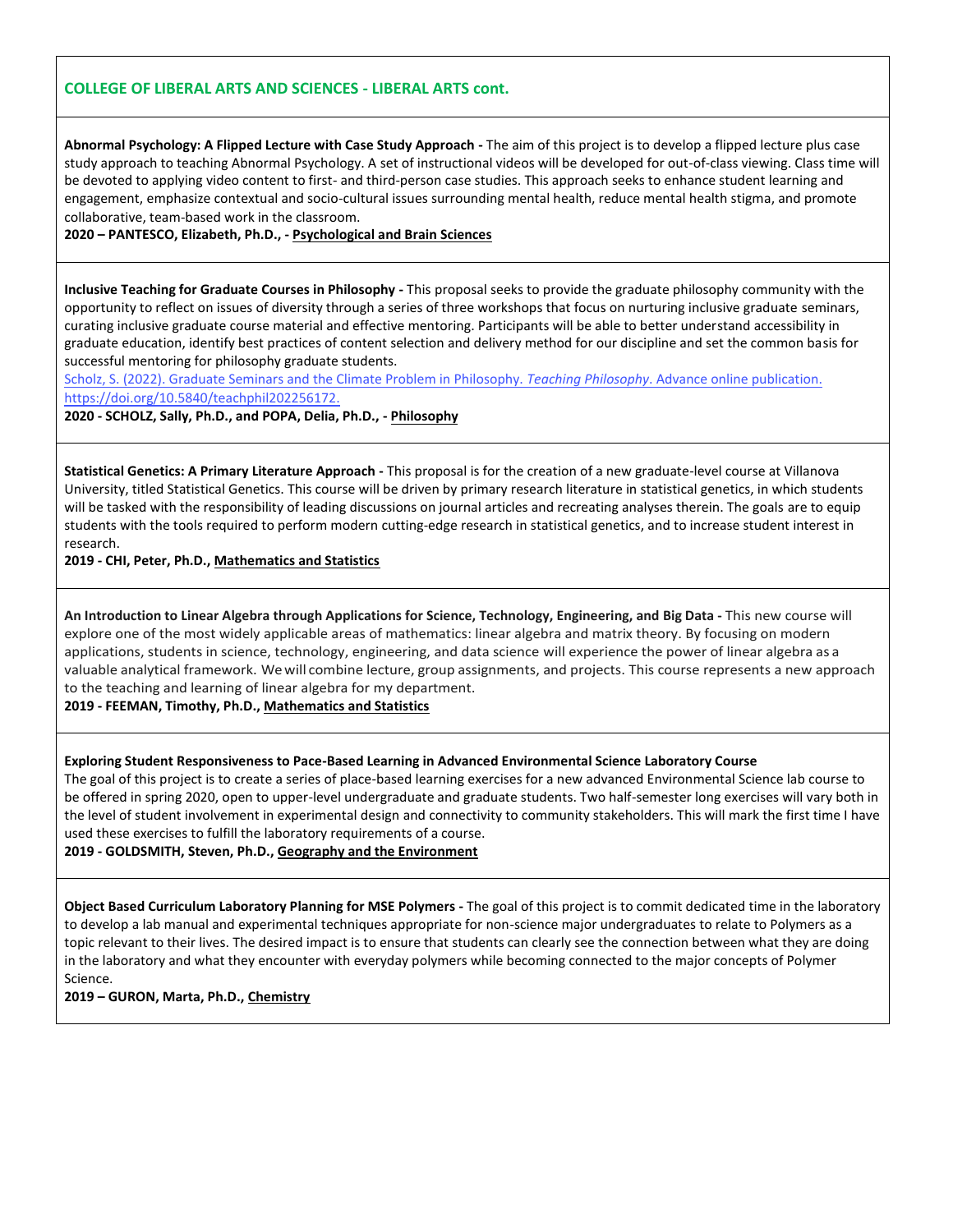**Linear Algebra Rebooted: A Blended Master's Level Course -** By alternating in-person and online meetings throughout the semester, a blended linear algebra course will be designed to be more accessible to working students. The course will also include a pre-assessment to measure student background knowledge, and early self-paced online modules to refresh and reinforce foundational concepts. An emphasis on proof-writing in a linear algebra context will support students to master skills in logic and proofs. **2019 – HAYMAKER, Kathryn, Ph.D., Mathematics and Statistics**

**English Department Diversity and Inclusion Pedagogy Workshop –** The English Department's Diversity Committee proposes a day-long pedagogy workshop on diversity and inclusion in Fall 2019 for faculty, focused on strategies for teaching literature in an inclusive way. The goal will be to acquire new knowledge about best practices and to equip self-selected faculty with new resources to share with colleagues. In a required follow-up session in Spring 2020, faculty will reconvene to assess how they have implemented ideas from the workshop, and data from the workshop will help to guide future instructional development efforts. **2019 – LUTES, Jean, Ph.D., English**

**Teaching for the Intellectual Virtues in Philosophy of Religion -** I propose to develop an existing course which prior to this Spring 2019 has not been taught since Fall 2010. In this seminar, I aim to develop materials, activities, assessments, and a classroom environment that encourages intellectually virtuous engagement with religious claims, broadly construed. The primary aim of the present project is to have students learn how to be intellectually virtuous in their inquiry on philosophically difficult and controversial claims.

#### **2019 – NAPIER, Stephen, Ph.D., Philosophy**

**College Admissions Counseling: A Graduate Online Certificate Program – There is both a significant need and a desire among current** and future school counselors for training in college counseling; many secondary school systems are actively seeking counselors with this training or experience. A College Admissions Counseling Certificate Program will: a) enable professional counselors to heighten their competitive professional edge, and b) allow Villanova to establish itself as a leading innovator in this growing field. **2019 – SCHMIDT, Christopher, Ph.D., Education and Counseling**

**Engaging Students in the Science of Speech -** The project will develop introductory reading materials for the Mendel Science Experience (MSE) course, "The Sounds of Human Language." This will provide students with background knowledge that will allow them to understand research articles and provide opportunities for in-depth discussion of the material in class. In turn, this will improve student's learning of the content in the course, helping achieve the goal of the MSE program to provide students with a foundation in basic science.

**2019 – TOSCANO, Joseph, Ph.D., Psychological and Brain Sciences**

**Integration of Dispositional Development Framework into the Undergraduate Teacher Education Program -** The purpose of this minigrant is to provide funding for the continued development and implementation of an Undergraduate Teacher Education Program (UTEP) Dispositions Framework. The UTEP Framework would serve as a reflective tool that supports the academic, social/emotional, and professional development of students enrolled in UTEP. As a result of their participation, students enrolled in UTEP will hone and demonstrate their reflective skills and gain critical insight into the evaluative process prior to entering the profession. **2018 – BIALKA, Christa, Ph.D., Education and Counseling**

**Teaching Hands-On Cybersecurity Safely and Responsibly -** The goal of this project is to design a set of hands-on labs and assignments to safely teach students the basic techniques used to attack and defend enterprise IT systems. From these exercises, students will learn practical skills in breaking into and repairing IT systems, as well asthe ethical impact of breaching systems illegally. These assignments will be used in a flipped-classroom course preparing students for careers in enterprise operations security.

**2018 – CARTER, Henry, Ph.D., Computing Sciences**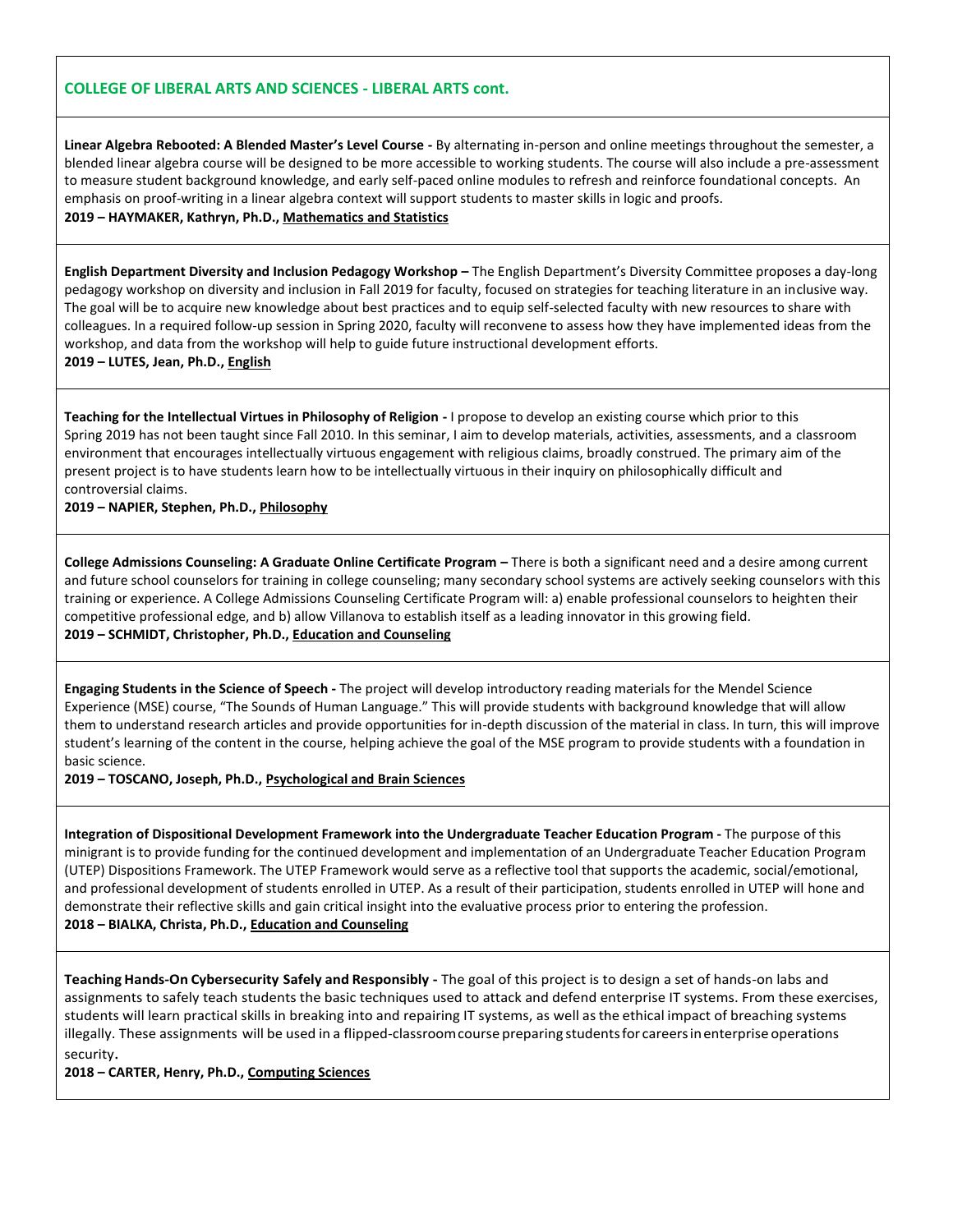**Bringing the Library into the Classroom: Capitalizing on the Contributions that Research Librarians Play in Assisting Student Research.**  Reference librarians are an under-utilized resources for helping students with their research. This project seeks to expand on my past collaboration with librarians by producing three, short instructional videos regarding distinct research tasks and compliment those videos with learning modules. The learning modules will offer students an opportunity to apply the research skills covered in the videos and permit instructors a chance to assess students' competencies. The project aligns with the CLAS' goal to increase self-directed student learning and Falvey's 'goal to effectively support students' research endeavors.

**2018 – KREUZER, Marcus, Ph.D., Political Science**

**Curriculum Mapping for Programmatic Assessment and ePortfolio Development -** This proposal would support the development of a curriculum map for the Graduate Studies in Communication Program. Curriculum mapping is the process of assessing the alignment of student learning objectives with instructional activities in individual courses. I plan to revisit our program-level learning objectives, identify and articulate additional objectives through a grounded, interpretive analysis of course syllabi, and synthesize those objectives to produce an updated list to be shared with our graduate faculty. The proposal will enhance programmatic assessment in the shortterm (the comprehensive curriculum map will inform graduate program assessment goals in the coming year and help identify new assessment opportunities) and in the long-term (contributing to the development of ePortfolios for the graduate program). The project will have an indirect impact on student learning through increased faculty awareness of how their individual courses serve the graduate programs as a whole, hopefully creating a more coherent educational experience for our students. **2018 – KSIAZEK, Thomas, Ph.D., Communication**

**Data Science and Visualization –** I will design a new graduate course on Data Science and Visualization. This course would meet the rapid demand from employers that our graduate students in Applied Statistics have sufficient data processing skills in addition to the strong analytical skills that we currently teach. This course meets specific university goals as well as recently agreed upon departmental priorities and would help position Villanova as a leader in data science education in the Greater Philadelphia area. **2018 – POSNER, Michael, Ph.D., Mathematics and Statistics**

**The Child & Child Engagement: Play as Practice -** This project will enrich students' learning with creative and innovative pedagogical strategies, such as the bug- in-the-ear technique and creative arts, to teach childhood studies. We employ a playful pedagogy, which requires students to re-conceptualize what counts as learning. This project will accomplish a second goal of creating a multidisciplinary course on childhood studies. This course, along with our conception of creative teaching strategies, fills an identified need at Villanova for courses on children and childhood.

**2018 - SKRLAC LO, Rachel, Ph.D. and YEE, Terence, Ph.D., Education and Counseling**

**A Hybrid Flipped Classroom Model in Introductory Data Mining Course: A Blend of Lecture and Flipped Learning -** Flipped classroom approaches have received increasing attention recently. Despite popular enthusiasm for flipped classrooms, there has been a mixed response and some criticism of this approach on loss of interaction and student motivation. Thus, I propose to employ a hybrid flipped instructional model for an introductory data mining course, a blend of lecture with flipped learning. This hybrid model will promote a learner-centered classroom environment, while preserving the most effective elements of flipped learning format. **2018 – ZHANG, Yimin, Ph.D., Mathematics and Statistics**

# **M. LOUISE FITZPATRICK COLLEGE OF NURSING**

**Bridging the Classroom-Clinical Gap: Using a Structured Clinical Reasoning Model to Develop Clinical Judgment Skills** – The aim of this project is to enhance students' critical reasoning and ability to synthesize and apply nursing concepts to clinical situations. The Clinical Judgment Measurement Model will be utilized to help students identify the necessary steps in making a safe clinical judgment and to develop case studies to guide the students through problem-based learning to enhance both understanding and application of the course material.

**2021 – MACKENZIE-GREENLE, Meredith, Ph.D., RN, ANP-BC, CNE, M. Louise Fitzpatrick College of Nursing**